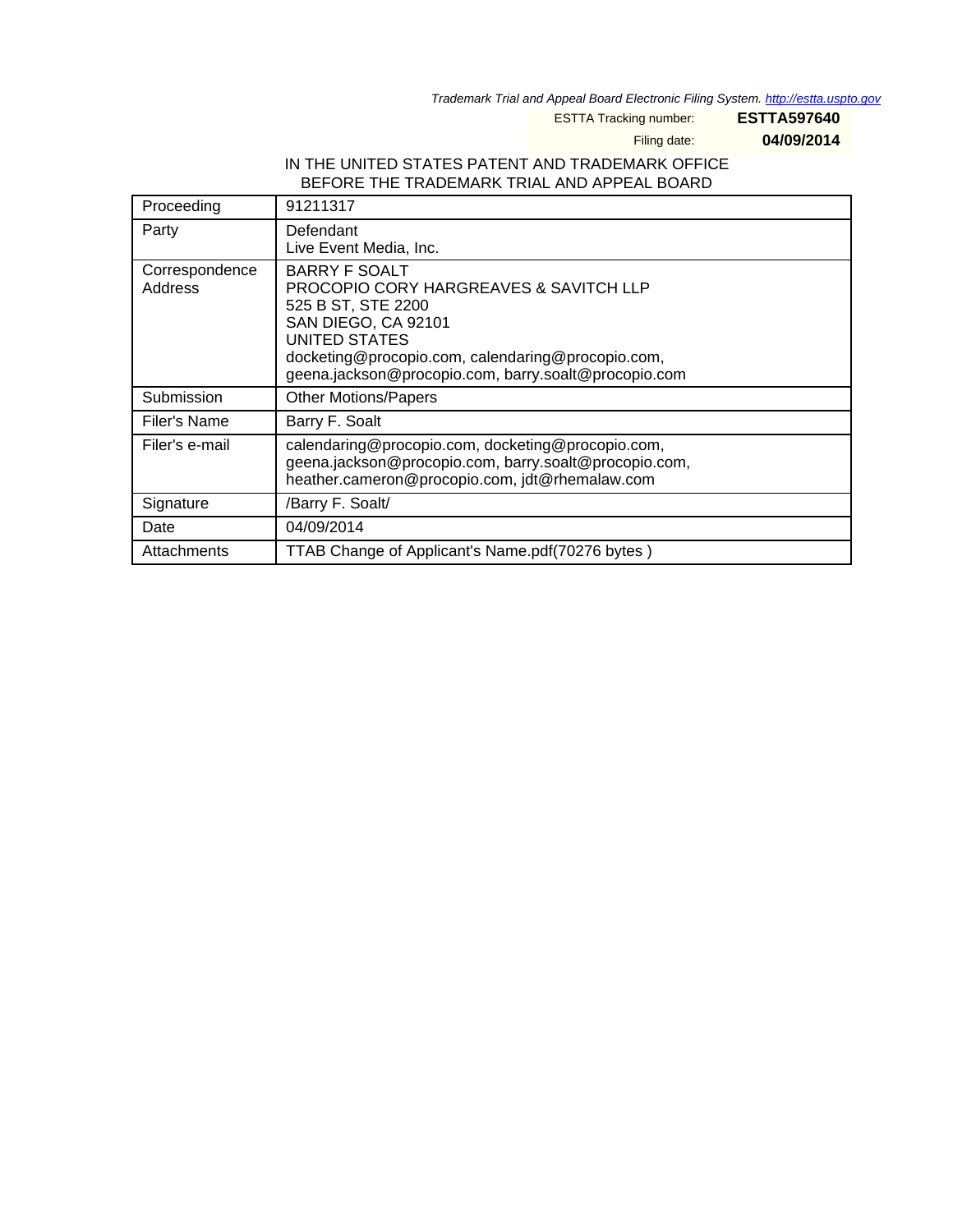### **TTAB**

# **IN THE UNITED STATES PATENT AND TRADEMARK OFFICE BEFORE THE TRADEMARK TRIAL AND APPEAL BOARD**

In the Matter of Application No. 85/815,499 for EVENTURE (Stylized)

| Interactiv Corporation,                  |  |  |  |  |
|------------------------------------------|--|--|--|--|
| Opposer,                                 |  |  |  |  |
| v.                                       |  |  |  |  |
| Eventure Interactive, Inc.               |  |  |  |  |
| fka Live Event Media, Inc. dba Eventure, |  |  |  |  |
| Applicant.                               |  |  |  |  |

Opposition No. 91211317

VIA ELECTRONIC SYSTEM FOR TRADEMARK TRIALS AND APPEAL (ESTAS)

 $\frac{1}{2}$  ,  $\frac{1}{2}$ 

### **CHANGE OF APPLICANT'S NAME**

Applicant, Live Event Media, Inc. dba Eventure, a Nevada corporation, having its principal place of business at 3420 Bristol Street, 6th Floor, Costa Mesa, California *92626,*  herein ("Applicant"), has changed their name to Eventure Interactive, Inc, a Nevada corporation.

 $III$ 

///  $\mathcal{W}$  . The  $\mathcal{U}$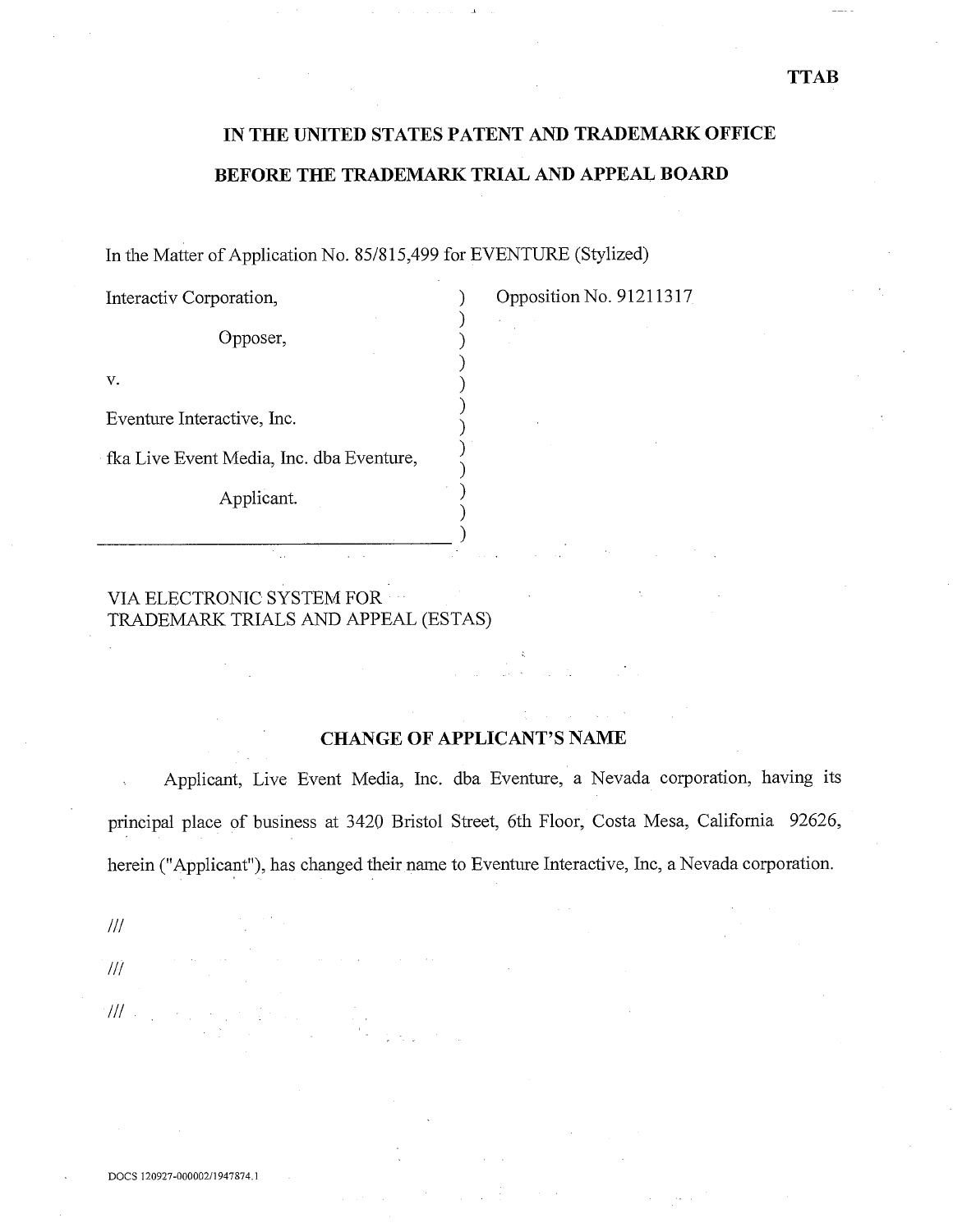Applicant attaches the Notice of Recordation of Change of Name as recorded with the U.S. Patent and Trademark Office, and respectfully requests that the Trademark Trial and Appeal Board's records be updated.

*Respectfully Submitted,* 

Dated: April  $\mathcal{K}$ , 2014 By:

Barry F. Soalt

Attorneys for Applicant, Eventure Interactive, Inc. fka Live Event Media, Inc.

Procopio, Cory, Hargreaves & Savitch LLP 525 B Street, Suite 2200 San Diego, CA 92101 Tel: (619) 525-3865 Fax: (619) 235-0398 docketing@procopio.com

Attorney Docket: 120927-2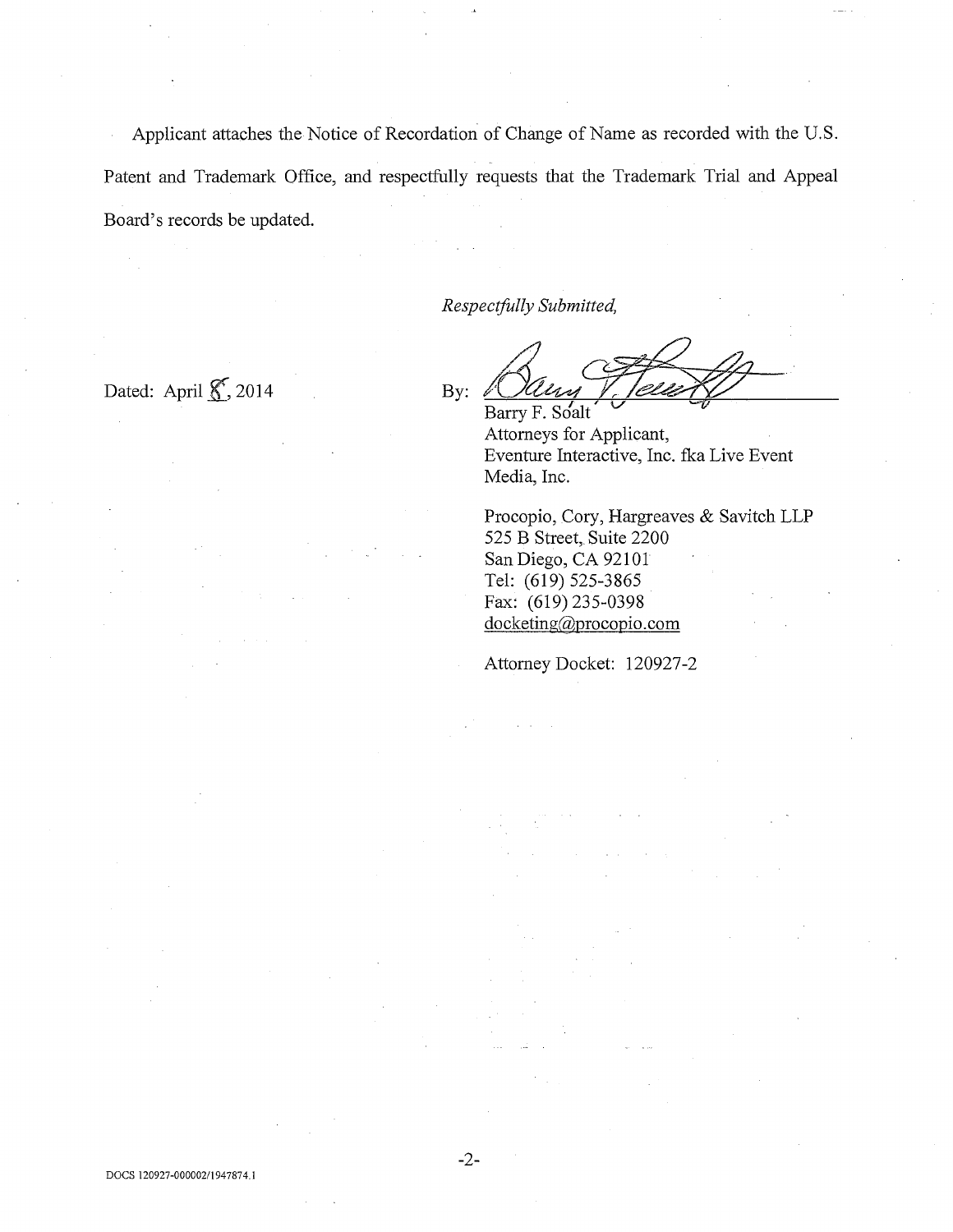### CERTIFICATE OF SERVICE

I hereby certify that a true and complete copy of the foregoing CHANGE OF APPLICANT'S NAME is being mailed on April  $\mathcal{I}$ , 2014, by First Class Mail to Opposer as follows:

> John D. Tran Rhema Law Group, P.C. 1 Park Plaza, 6th Floor Irvine, CA 92614

Dated: April  $\mathcal{G}$ , 2014 By:

DOCS 120927-000002/1947874.1

 $\overline{\text{Uens}}$ Geena L. Jackson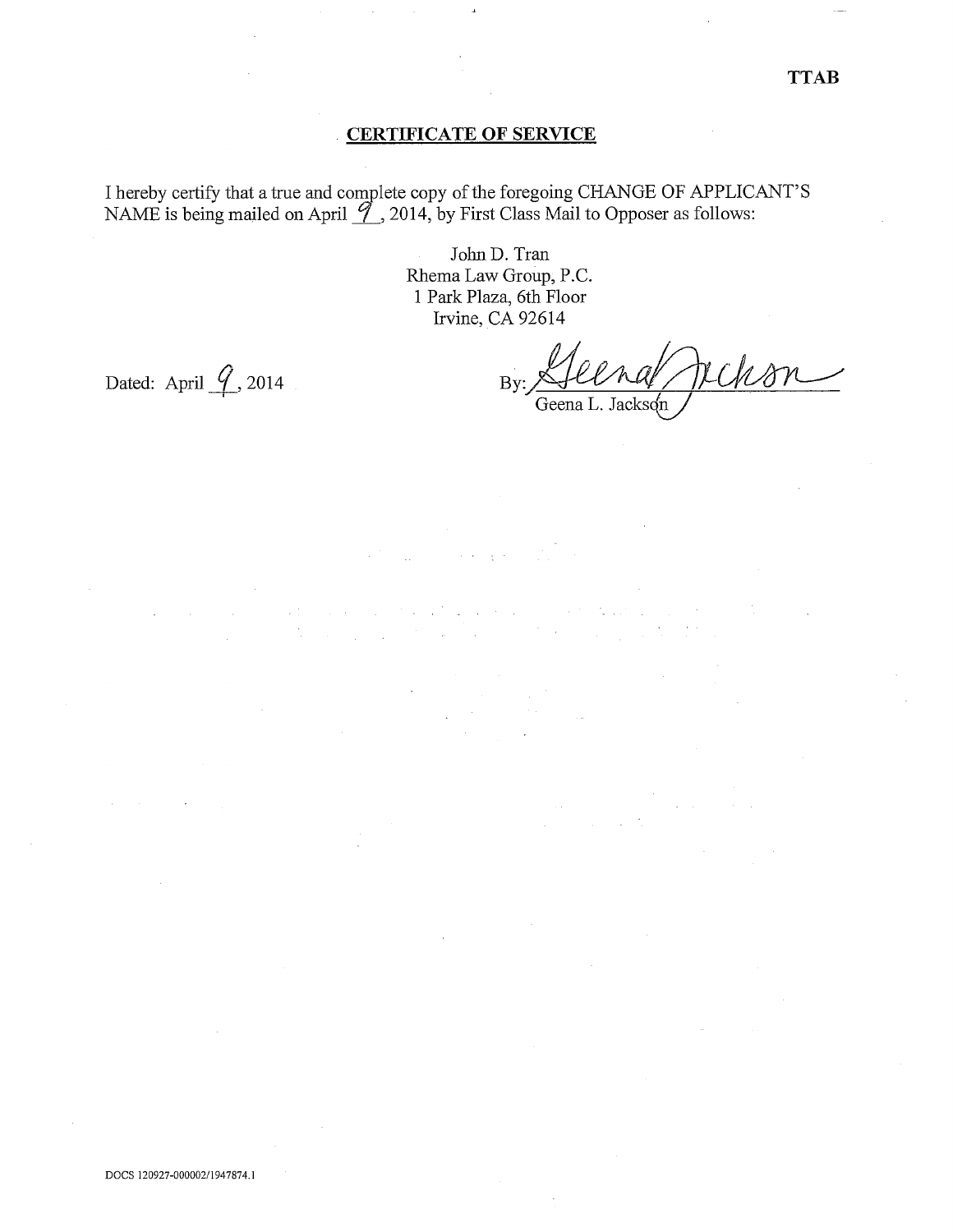

#### **UNITED STATES PATENT AND TRADEMARK OFFICE**

UNDER SECRETARY OF COMMERCE FOR INTELLECTUAL PROPERTYAND DIRECTOR OF THE UNITED STATES PATENT AND TRADEMARK OFFICE

APRIL 2, 2014

PTAS

BARRY F. SOALT C/O PROCOPIO CORY ET AL. **900284569**  525 B STREET, SUITE 2200 SAN DIEGO, CA 92101

#### UNITED STATES PATENT AND TRADEMARK OFFICE NOTICE OF RECORDATION OF ASSIGNMENT DOCUMENT

THE ENCLOSED DOCUMENT HAS BEEN RECORDED BY THE ASSIGNMENT RECORDATION BRANCH OF THE U.S. PATENT AND TRADEMARK OFFICE. A COMPLETE COPY IS AVAILABLE AT THE ASSIGNMENT SEARCH ROOM ON THE REEL AND FRAME NUMBER REFERENCED BELOW.

PLEASE REVIEW ALL INFORMATION CONTAINED ON THIS NOTICE. THE INFORMATION CONTAINED ON THIS RECORDATION NOTICE REFLECTS THE DATA PRESENT IN THE PATENT AND TRADEMARK ASSIGNMENT SYSTEM. IF YOU SHOULD FIND ANY ERRORS OR HAVE QUESTIONS CONCERNING THIS NOTICE, YOU MAY CONTACT. THE ASSIGNMENT RECORDATION BRANCH AT 571-272-3350. PLEASE SEND REQUEST FOR CORRECTION TO: U.S. PATENT AND TRADEMARK OFFICE, MAIL STOP: ASSIGNMENT RECORDATION BRANCH, P.O. BOX 1450, ALEXANDRIA, VA 22313.

RECORDATION DATE: 03/31/2014

REEL/FRAME: 5247/0532 NUMBER OF PAGES: 2

BRIEF: CHANGE OF NAME

DOCKET NUMBER: 120927-2

ASSIGNOR:

LIVE EVENT MEDIA, INC. DBA EVENTURE

CITIZENSHIP: NEVADA ENTITY: CORPORATION

DOC DATE: 02/20/2013

ASSIGNEE: EVENTURE INTERACTIVE, INC.

CITIZENSHIP: NEVADA ENTITY: CORPORATION

3420 BRISTOL STREET, 6TH FLOOR COSTA MESA, CALIFORNIA 92626

SERIAL NUMBER: 85815499 FILING DATE: 01/04/2013<br>REGISTRATION NUMBER: REGISTRATION DATE:

MARK: EVENTURE DRAWING TYPE: AN ILLUSTRATION DRAWING WITH WORD(S) /LETTER(S)/ NUMBER(S) IN STYLIZED FORM

ASSIGNMENT RECORDATION BRANCH PUBLIC RECORDS DIVISION

REGISTRATION NUMBER: